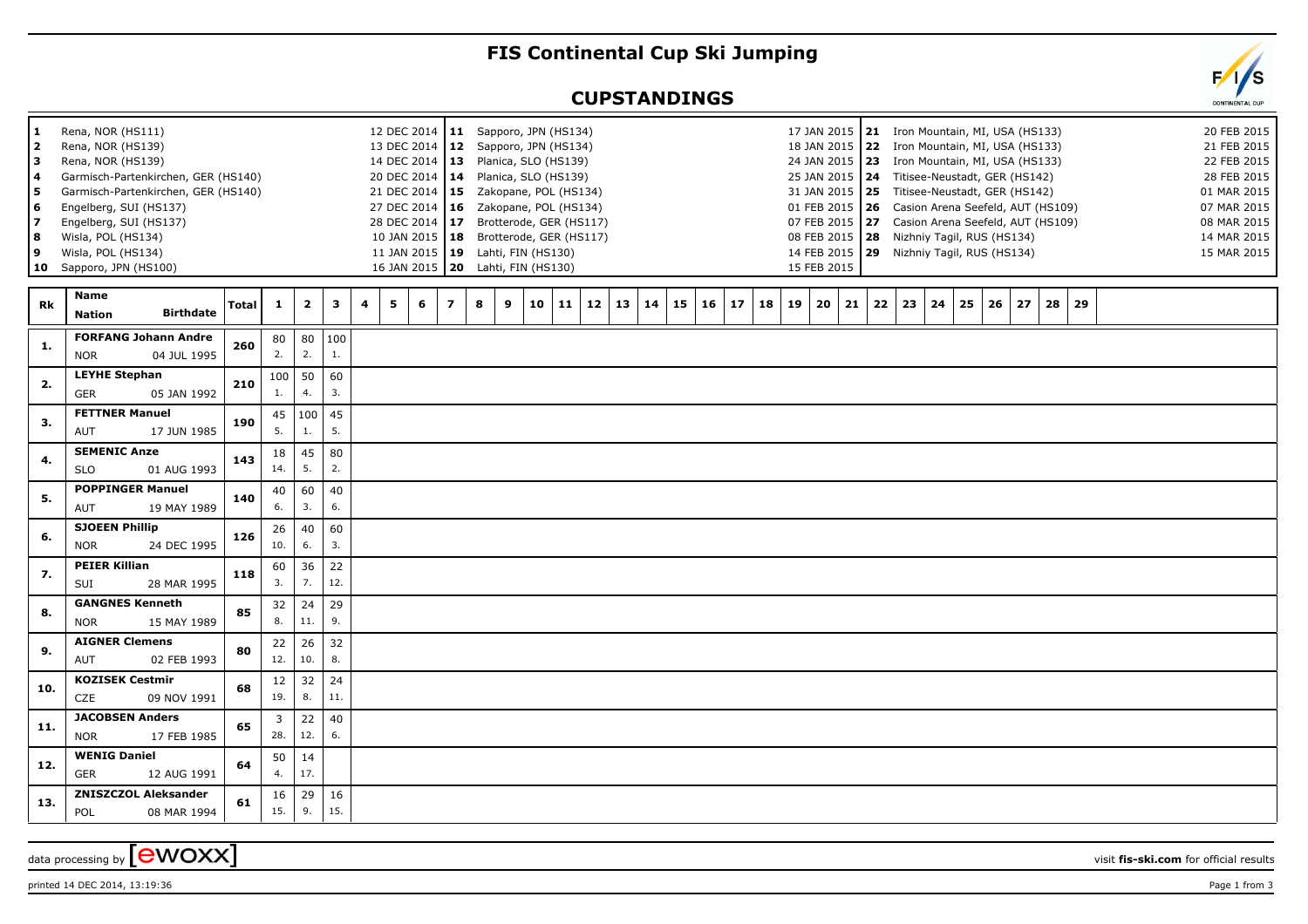| <b>Rk</b> | Name<br><b>Birthdate</b><br><b>Nation</b>            | Total            | $\mathbf{1}$    | $\mathbf{2}$        | $\overline{\mathbf{3}}$ | 4 | 5 | 6 | $\overline{z}$ | 8 | 9 | 10 | $11 \mid 12$ | 13 | 14 | $15 \mid 16$ | 17 | 18 | 19 | 20 | 21 | $22 \mid 23$ | 24 | 25 | 26 | 27 | 28 | 29 |  |  |  |
|-----------|------------------------------------------------------|------------------|-----------------|---------------------|-------------------------|---|---|---|----------------|---|---|----|--------------|----|----|--------------|----|----|----|----|----|--------------|----|----|----|----|----|----|--|--|--|
|           |                                                      |                  |                 |                     |                         |   |   |   |                |   |   |    |              |    |    |              |    |    |    |    |    |              |    |    |    |    |    |    |  |  |  |
| 14.       | <b>HULA Stefan</b><br>29 SEP 1986<br>POL             | 55               | 36<br>7.        | $\mathbf{1}$<br>30. | 18<br>14.               |   |   |   |                |   |   |    |              |    |    |              |    |    |    |    |    |              |    |    |    |    |    |    |  |  |  |
| 15.       | <b>DESCHWANDEN Gregor</b><br>27 FEB 1991<br>SUI      | 51               | 9<br>22.        | 16<br>15.           | 26<br>10.               |   |   |   |                |   |   |    |              |    |    |              |    |    |    |    |    |              |    |    |    |    |    |    |  |  |  |
| 16.       | <b>GRANERUD Halvor Egner</b>                         | 42               | 20              | 8                   | 14<br>17.               |   |   |   |                |   |   |    |              |    |    |              |    |    |    |    |    |              |    |    |    |    |    |    |  |  |  |
|           | 29 MAY 1996<br><b>NOR</b><br><b>TOLLINGER Elias</b>  |                  | 13.   23.<br>24 | $\overline{3}$      | 12                      |   |   |   |                |   |   |    |              |    |    |              |    |    |    |    |    |              |    |    |    |    |    |    |  |  |  |
| 17.       | 25 MAR 1995<br>AUT                                   | 39               | 11.             | 28.                 | 19.                     |   |   |   |                |   |   |    |              |    |    |              |    |    |    |    |    |              |    |    |    |    |    |    |  |  |  |
| 18.       | <b>MAYER Nicolas</b><br><b>FRA</b><br>06 OCT 1990    | 32               | 4<br>27.        | 20<br>13.           | 8<br>23.                |   |   |   |                |   |   |    |              |    |    |              |    |    |    |    |    |              |    |    |    |    |    |    |  |  |  |
| 19.       | <b>SINKOVEC Jure</b><br><b>SLO</b><br>03 JUL 1985    | 30               |                 | 10<br>21.           | 20<br>13.               |   |   |   |                |   |   |    |              |    |    |              |    |    |    |    |    |              |    |    |    |    |    |    |  |  |  |
| 20.       | <b>HILDE Tom</b>                                     | 29               | 29<br>9.        |                     |                         |   |   |   |                |   |   |    |              |    |    |              |    |    |    |    |    |              |    |    |    |    |    |    |  |  |  |
|           | <b>NOR</b><br>22 SEP 1987<br><b>SCHIFFNER Markus</b> |                  | 6               | 11                  | $11\,$                  |   |   |   |                |   |   |    |              |    |    |              |    |    |    |    |    |              |    |    |    |    |    |    |  |  |  |
| 21.       | 05 JUN 1992<br>AUT                                   | 28               | 25.             | 20.                 | 20.                     |   |   |   |                |   |   |    |              |    |    |              |    |    |    |    |    |              |    |    |    |    |    |    |  |  |  |
| 22.       | <b>JUSTIN Rok</b><br><b>SLO</b><br>06 APR 1993       | 26               | 13<br>18.       | 13<br>18.           |                         |   |   |   |                |   |   |    |              |    |    |              |    |    |    |    |    |              |    |    |    |    |    |    |  |  |  |
| 23.       | <b>KYTOESAHO Niko</b><br>FIN<br>18 DEC 1999          | 24               |                 | 9<br>22.            | 15<br>16.               |   |   |   |                |   |   |    |              |    |    |              |    |    |    |    |    |              |    |    |    |    |    |    |  |  |  |
|           | <b>ZOGRAFSKI Vladimir</b>                            |                  |                 | 18                  | 5                       |   |   |   |                |   |   |    |              |    |    |              |    |    |    |    |    |              |    |    |    |    |    |    |  |  |  |
| 24.       | <b>BUL</b><br>14 JUL 1993                            | 23               |                 | 14.                 | 26.                     |   |   |   |                |   |   |    |              |    |    |              |    |    |    |    |    |              |    |    |    |    |    |    |  |  |  |
| 25.       | <b>QUECK Danny</b><br>17 SEP 1989<br><b>GER</b>      | 22               | 15<br>16.   24. | $\overline{7}$      |                         |   |   |   |                |   |   |    |              |    |    |              |    |    |    |    |    |              |    |    |    |    |    |    |  |  |  |
| 26.       | <b>POGRAJC Andraz</b><br>26 SEP 1991<br><b>SLO</b>   | 21               | 11<br>20.       |                     | $10\,$<br>21.           |   |   |   |                |   |   |    |              |    |    |              |    |    |    |    |    |              |    |    |    |    |    |    |  |  |  |
| 26.       | <b>ZUPANCIC Miran</b><br>SLO<br>11 NOV 1989          | 21               | 15<br>16.       | 6<br>25.            |                         |   |   |   |                |   |   |    |              |    |    |              |    |    |    |    |    |              |    |    |    |    |    |    |  |  |  |
|           | <b>JOHANSSON Robert</b>                              |                  |                 | 15                  | 6                       |   |   |   |                |   |   |    |              |    |    |              |    |    |    |    |    |              |    |    |    |    |    |    |  |  |  |
| 26.       | 23 MAR 1990<br><b>NOR</b>                            | 21               |                 | 16.                 | 25.                     |   |   |   |                |   |   |    |              |    |    |              |    |    |    |    |    |              |    |    |    |    |    |    |  |  |  |
| 29.       | <b>HUBER Daniel</b><br>AUT<br>02 JAN 1993            | 20               |                 | 13<br>18.           | $\overline{7}$<br>24.   |   |   |   |                |   |   |    |              |    |    |              |    |    |    |    |    |              |    |    |    |    |    |    |  |  |  |
| 30.       | <b>FAIRALL Nicholas</b><br><b>USA</b><br>06 JUL 1989 | 13               |                 |                     | 13<br>18.               |   |   |   |                |   |   |    |              |    |    |              |    |    |    |    |    |              |    |    |    |    |    |    |  |  |  |
| 31.       | <b>CIKL Martin</b><br>CZE<br>17 AUG 1987             | 12               | 11<br>20.       |                     | $\mathbf{1}$<br>30.     |   |   |   |                |   |   |    |              |    |    |              |    |    |    |    |    |              |    |    |    |    |    |    |  |  |  |
| 32.       | <b>PASCHKE Pius</b><br><b>GER</b><br>20 MAY 1990     | $\boldsymbol{9}$ |                 |                     | 9<br>22.                |   |   |   |                |   |   |    |              |    |    |              |    |    |    |    |    |              |    |    |    |    |    |    |  |  |  |

data processing by **CWOXX** visit **fis-ski.com** for official results